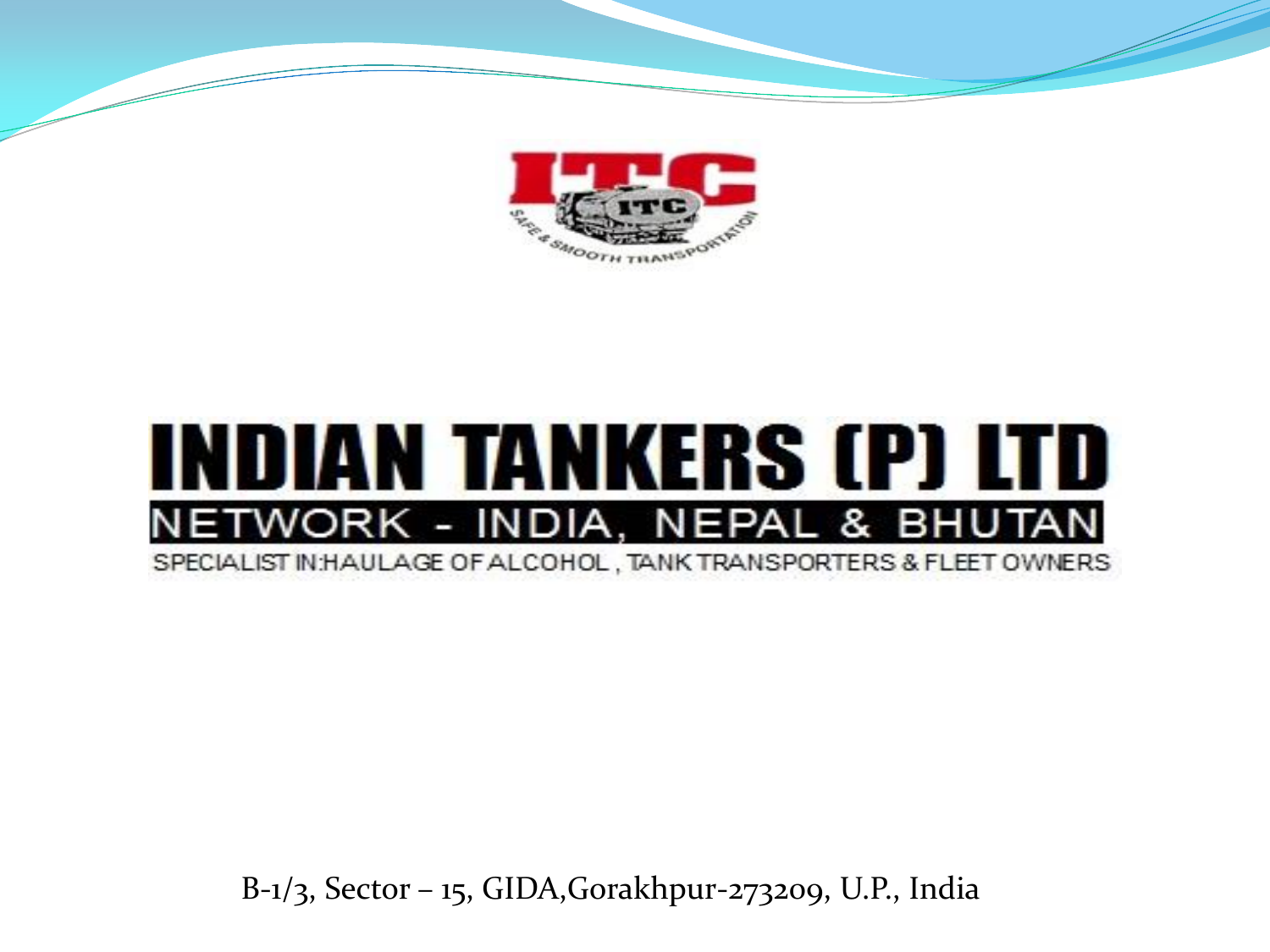### **INDIAN TANKERS PVT. LTD**

Established in the year 1978 under the visionary guidance of Sri Nisar Ahmed we INDIAN TANKERS (P) LTD. ARE ONE OF THE LEADING "Transport Service Provider" backed by modern and well maintained TRANSPORT FLEET, and one of the **Key Customers of TATA Motors**. Services we offer include transportation of ENA/RS/SDS/ETHANOL & MOLASSES.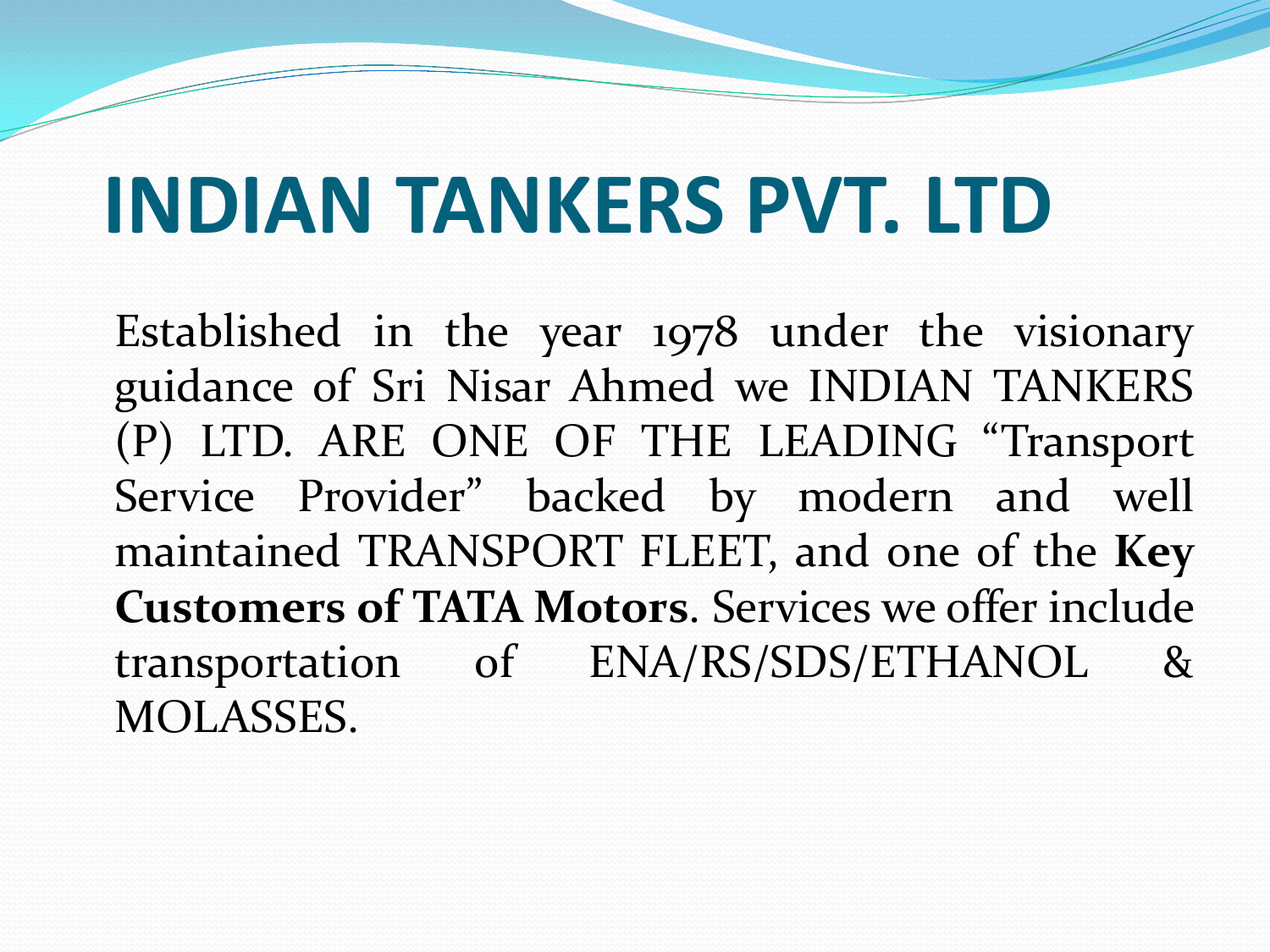# Board Of Director's

- Mr. Nisar Ahmed Chairman
- Mr. Dilshad Ahmed Managing Director
- Mr. Naushad Ahmed Director
- Mr. Niyaz Ahmed Director
- -
	-
-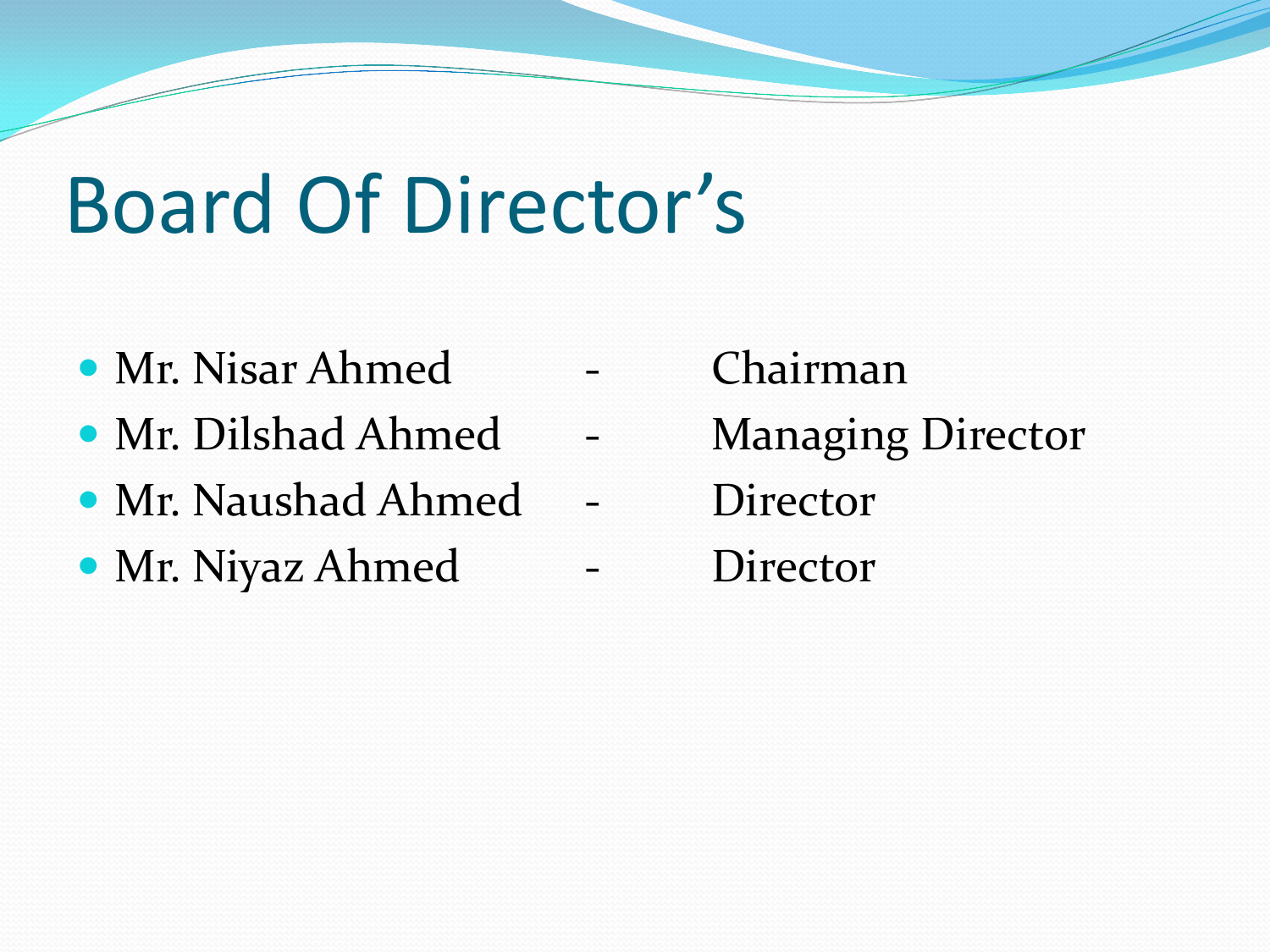### **Corporate Outlook**

#### **• Our Vision**

To continually create infrastructure required for providing consistent, safe, value based transportation and supply chain solutions globally to all our customers

#### • Our Mission

Our team of professionals will effectively achieve set objectives through fairness, innovation, systems orientation while ensuring transparency with customer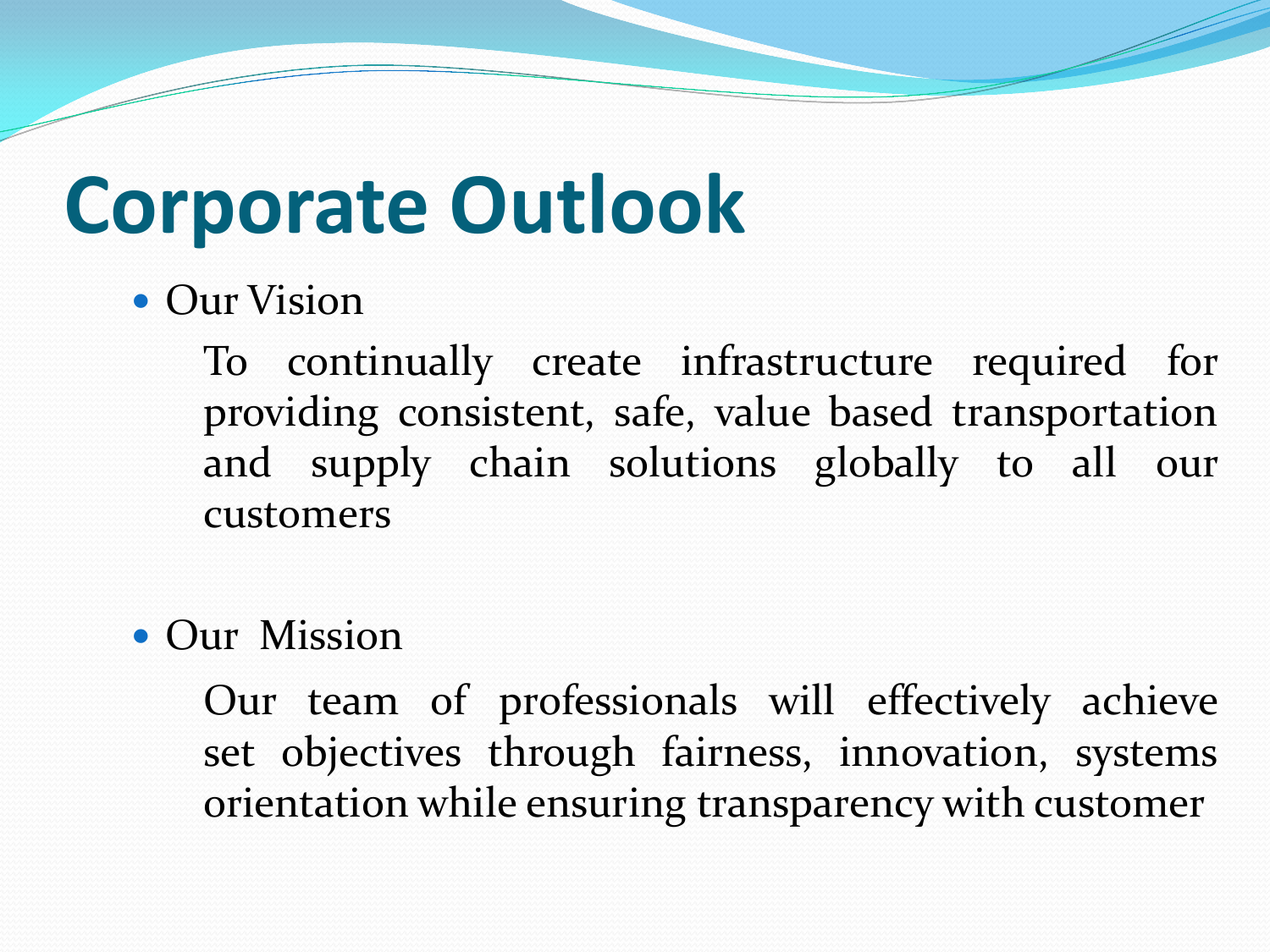#### Relevant Details

- Turn Over of the Company : 2012-2013 50 Crores 2013-2014 65 Crores
- Pan No.: AABCI 3646 Q
- Our Bankers

Bank Of India HDFC Bank Ltd. State Bank Of India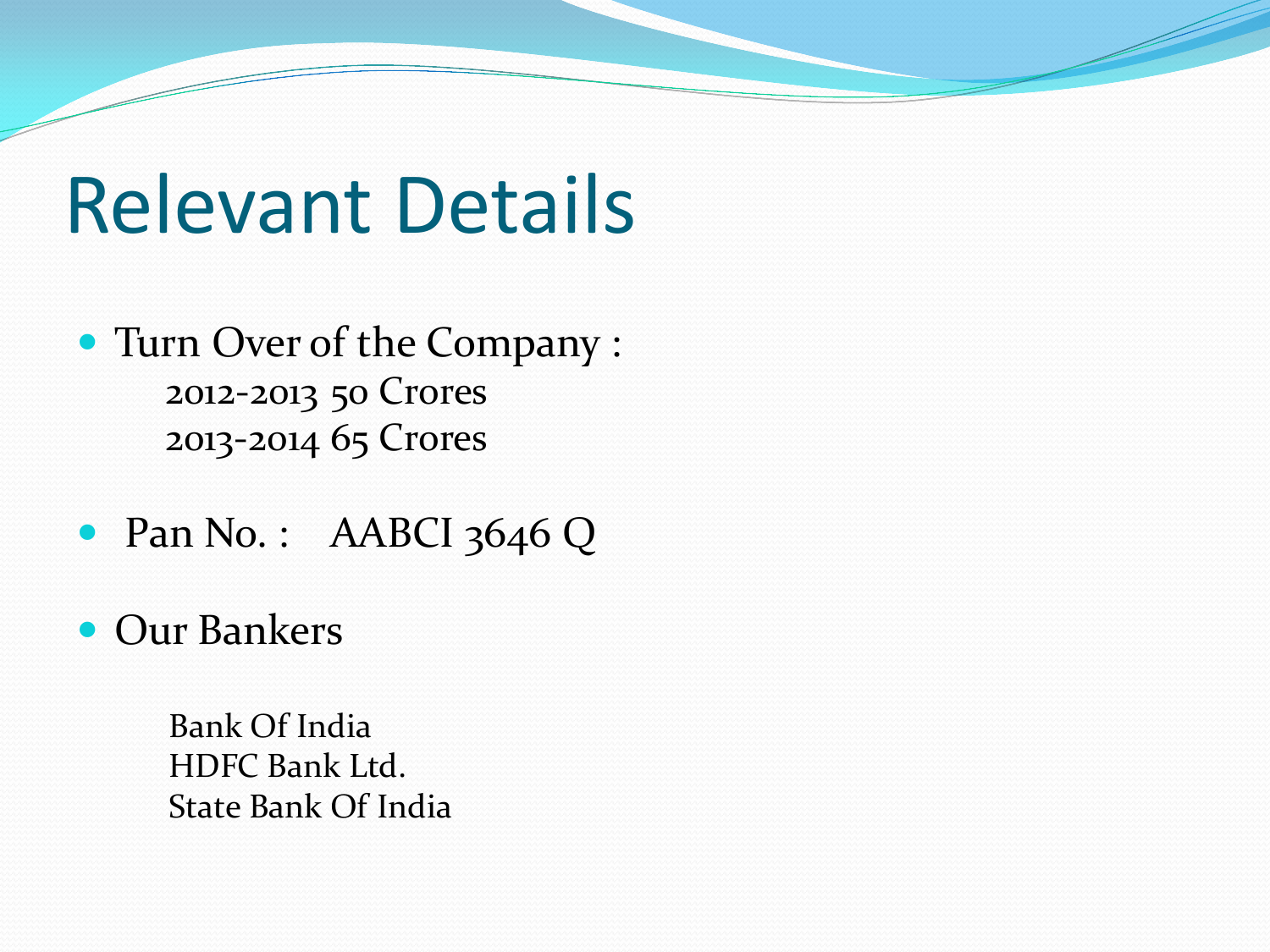#### **Services**

We stand out the most established and renowned best fleet owners and Transportation service providers. Keeping quality and use of technology as our major inputs we deliver highly efficient solutions to all our customer to cost effective rates.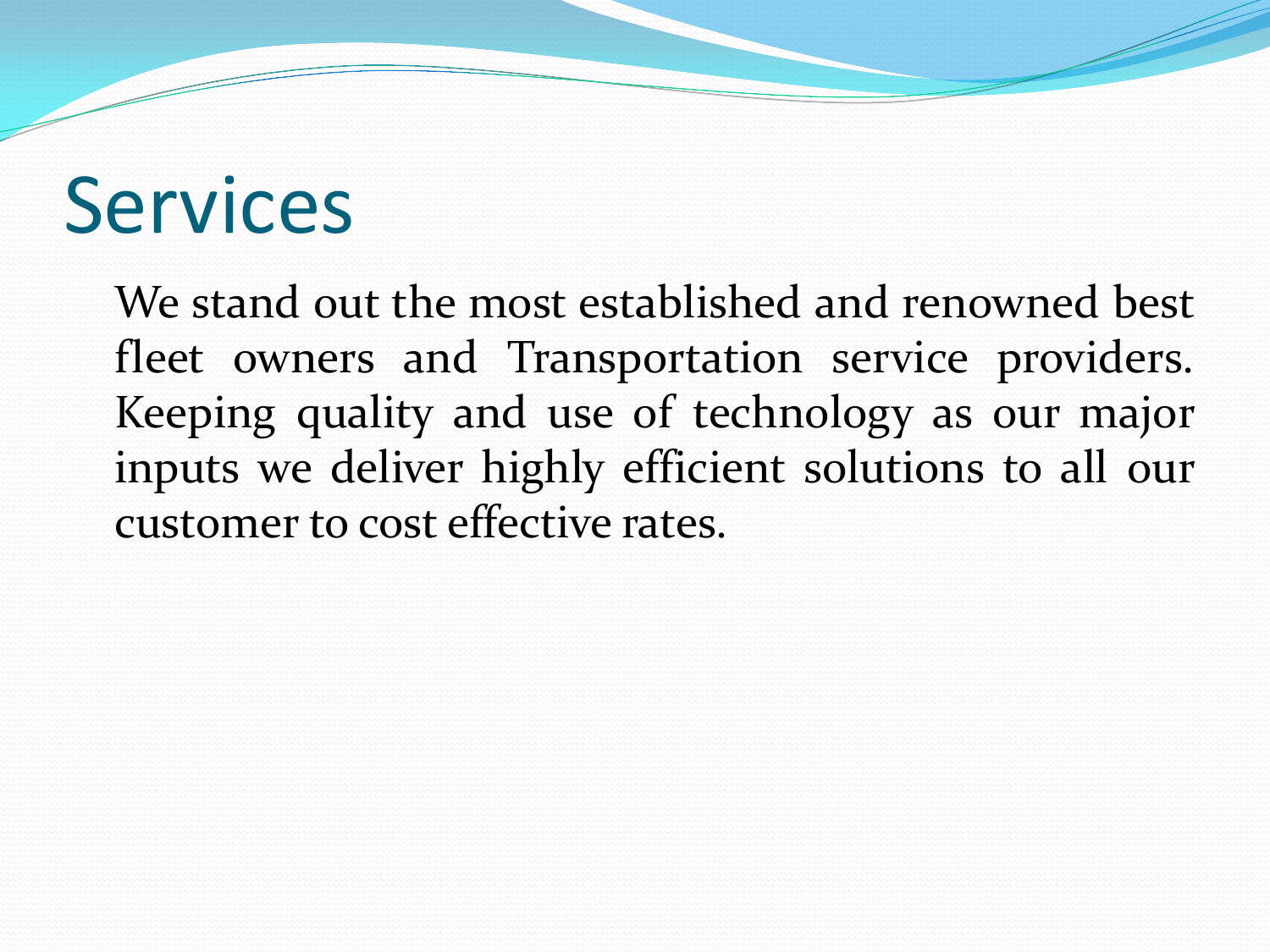#### Network

We have expanded our Network in Nepal & Bhutan also. Our quality and process expertise has helped us to make rapid progress and meet the exact service demand as per clients business requirements.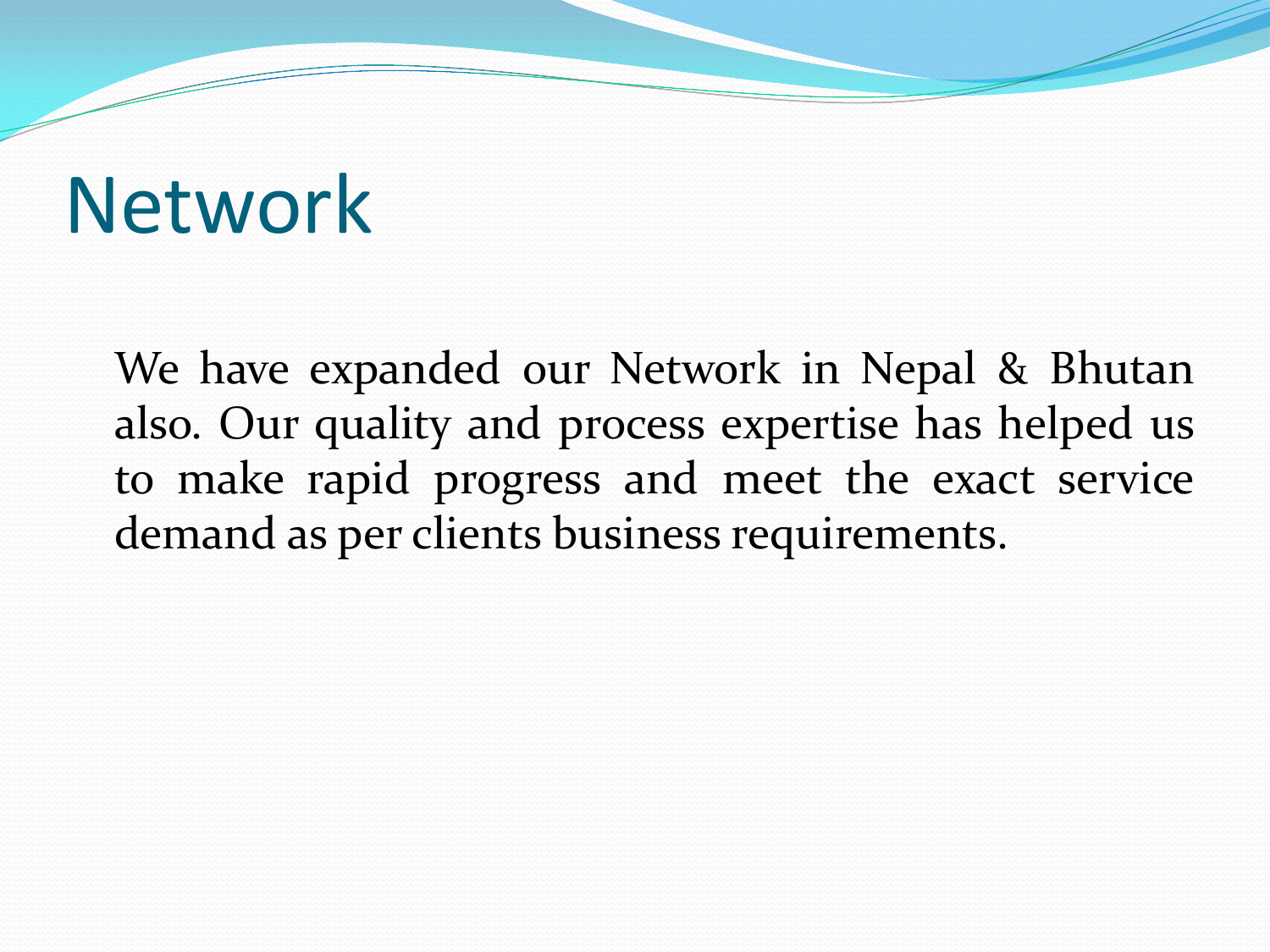# **Strengths**

We continually strive hard to keep our sales updated and bring necessary improvisation in our service for attaining 100% customer satisfactions some of our strengths include well developed working team having depth transportation knowledge expertise in delivering customized service solution. .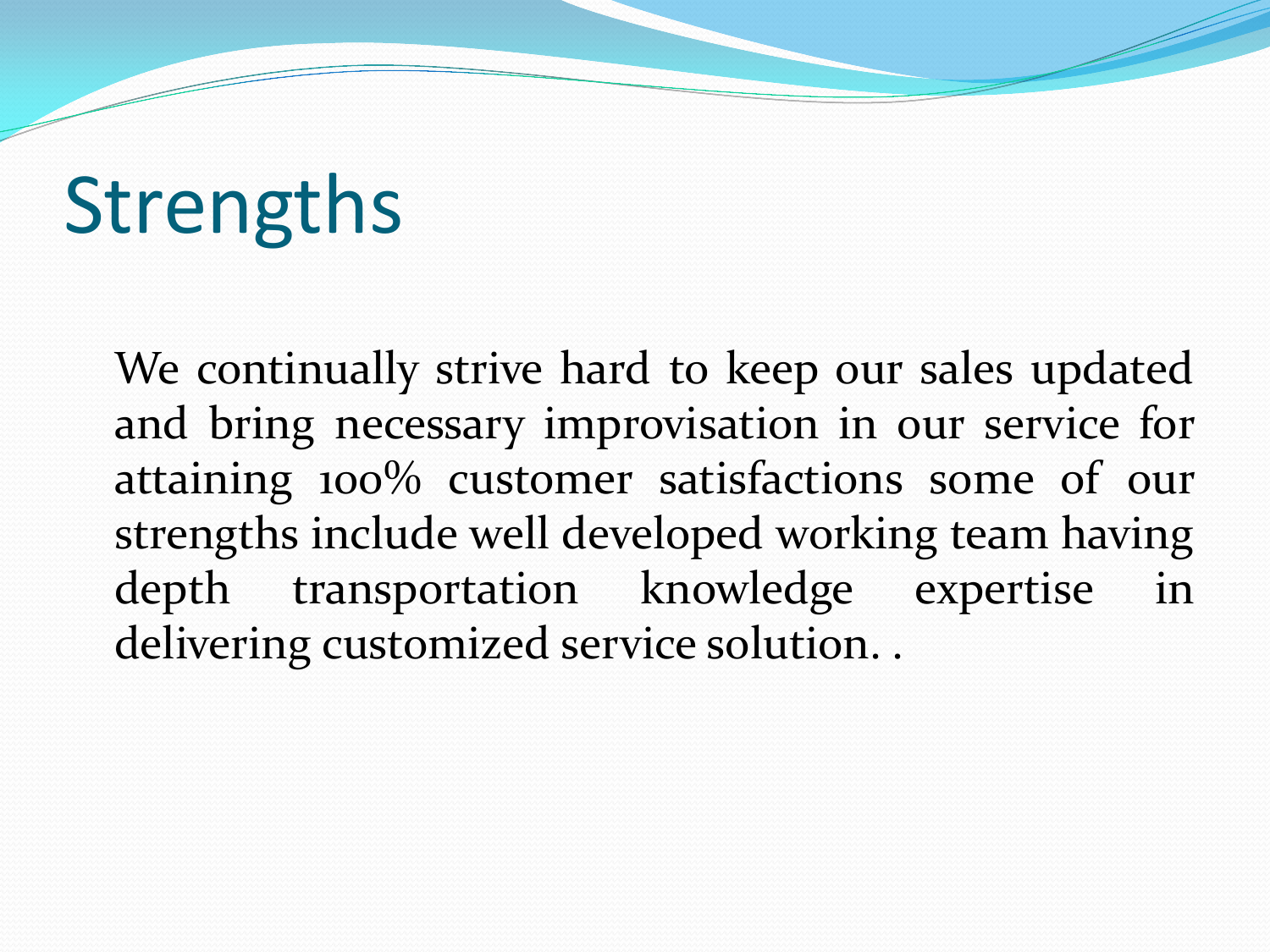# Business Objective

In our work operations we basically keep focus on meeting each & every single major to minor needs of our customers .Our committed service delivered in the set time frame has helped us become first choice of customers .

Some of our business objective includes dedication to bring in use high standards of quality service in the general working conditions of our team. We make sure that our set standards are properly understood and applied by our personnel.

We encourage our personnel to actively participate in the continual betterment of our service.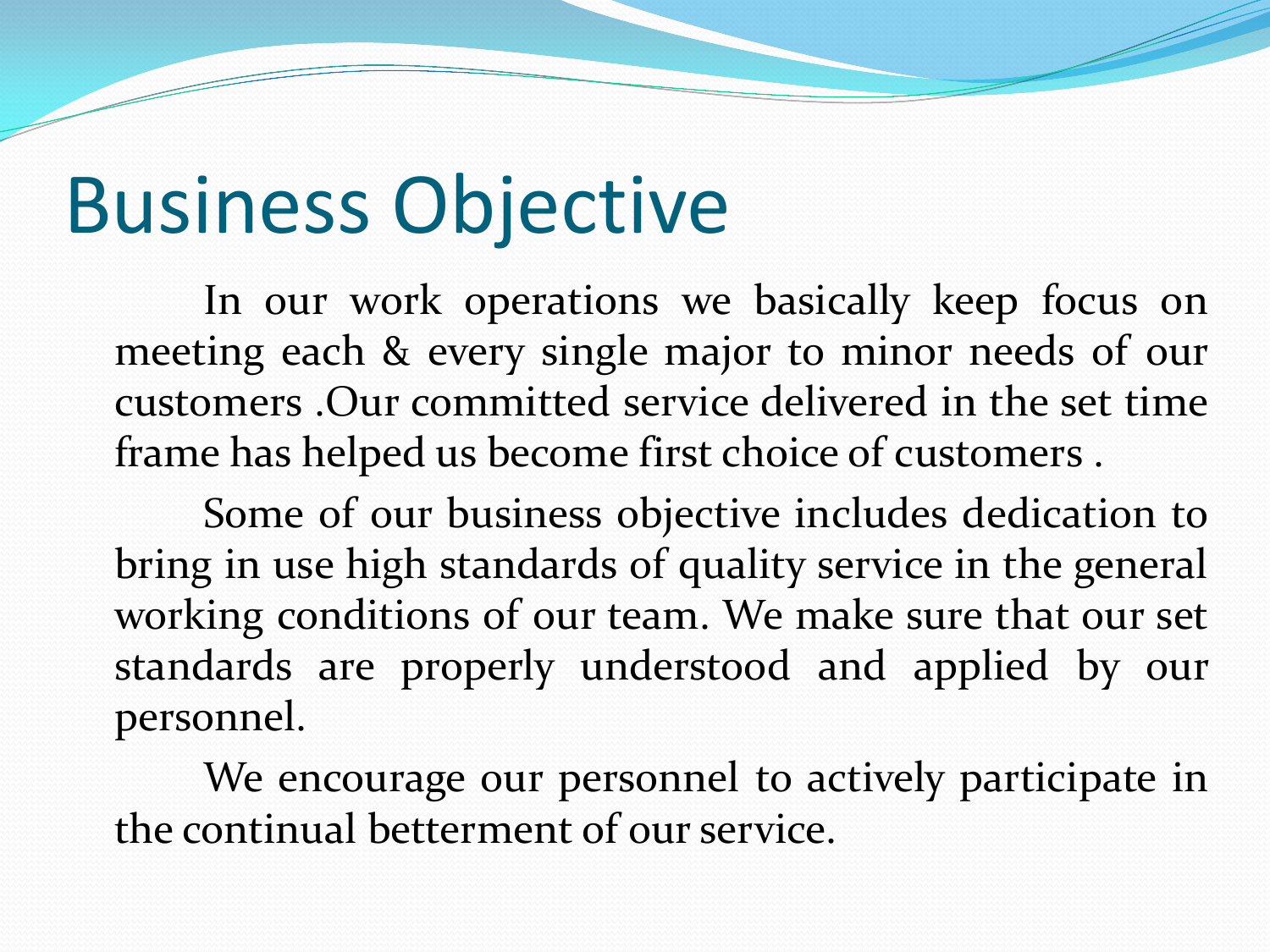# Major Clients

- **INDIA GLYCOLS LTD**
- **ROADWAYS INDIA LTD**
- **LORDS DISTILLERY LTD**
- **HPCL BIOFUELS LTD**
- **BAJAJ HINDUSTHAN LTD**
- **NORTH EAST BOTTLING INDUSTRIES**
- **MANKAPUR CHINI MILLS**
- **BALRAMPUR CHINI MILL LTD**
- **SIMBHAOLI SUGARS LTD CHILWARIA**
- **MOUNT DISTLLERY LTD**
- **BHATTACHARYYA BOTTLING PLANT PVT. LTD**







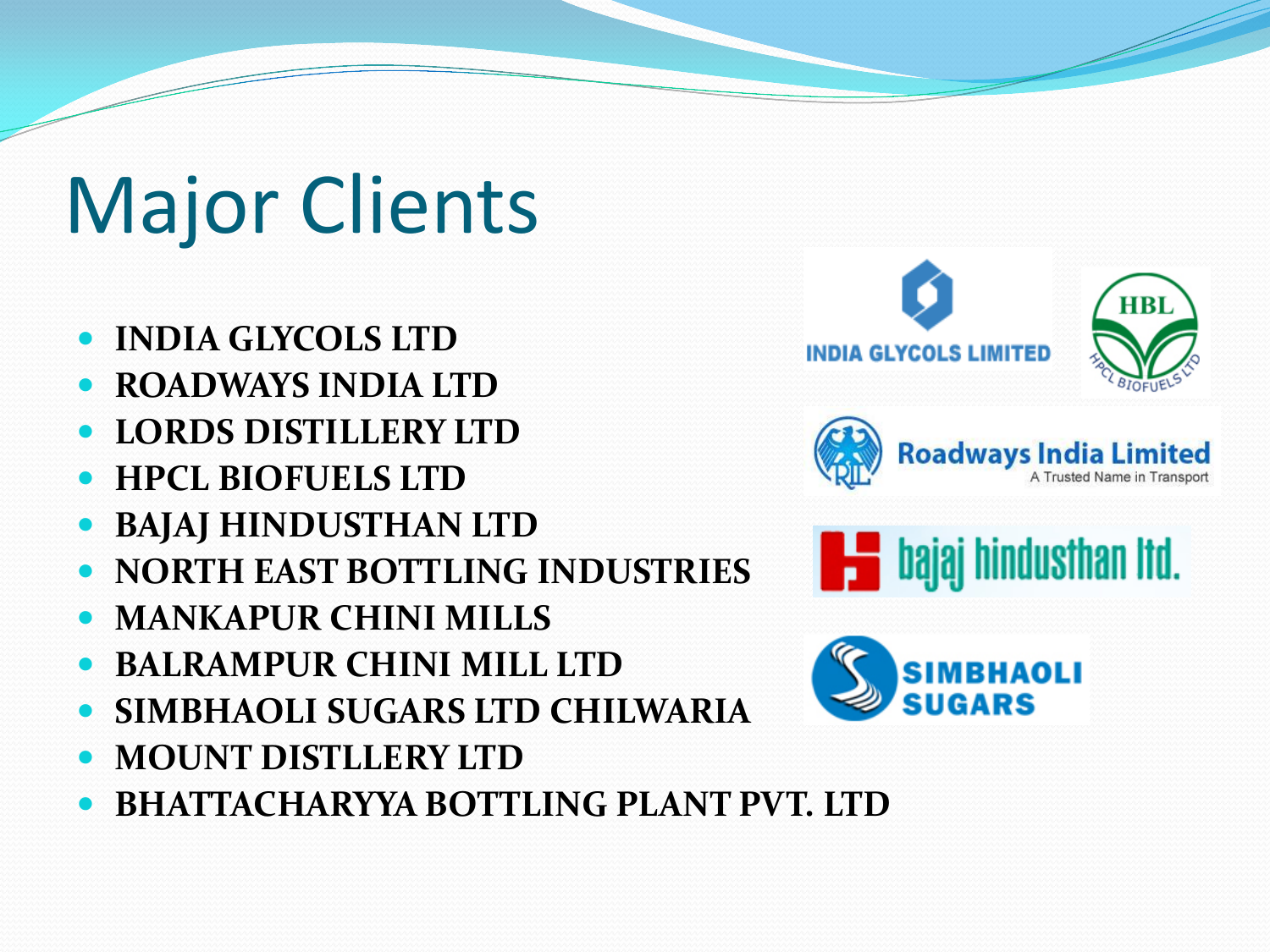#### Team

We at INDIAN TANKERS (P) LTD. Have always believed that our major strengths lies in our team and people who are associated and work with us. We have services to our knowledgeable team who are capable of effectively carrying out the task demand. Their process knowledge assist us in delivering best range of transportation (tanker) based services to our valued clients.

Our team is well qualified & literate with advance technology .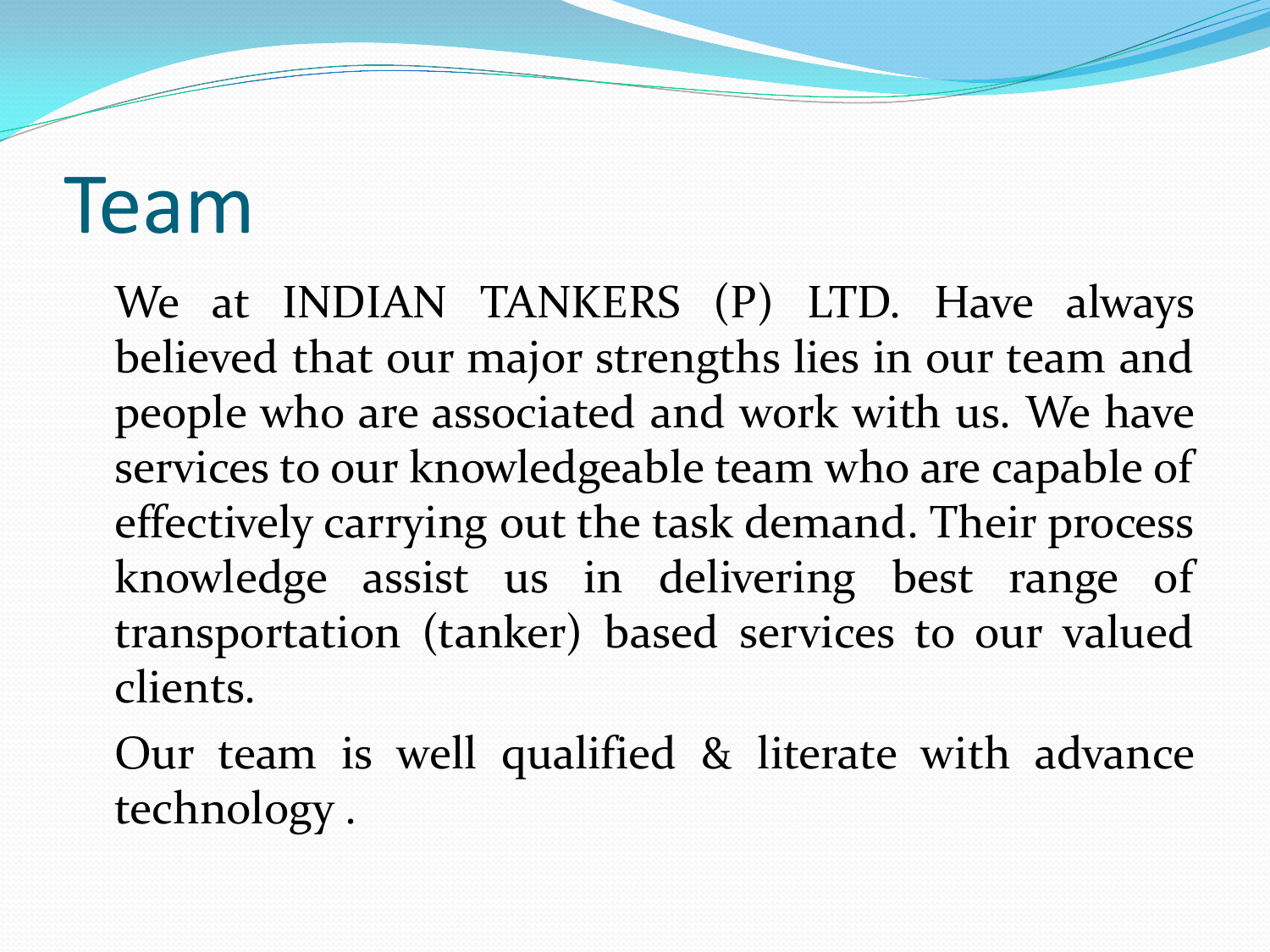#### Infrastructure

We have kept technology as the major criteria for setting us apart in such a competitive era. Located in U.P at Gorakhpur our offices are equipped with the most advanced technology Online ERP Version 8.0 (Enterprises Resource Planning) setup for delivering 100% flawless services. Backed by four key elements including expanding our services, we have setup well maintained office for handling the involved operations, these include also we are using advance technology for diesel control "Fuel Sensor" and Vehicle Tracking System GPRS also: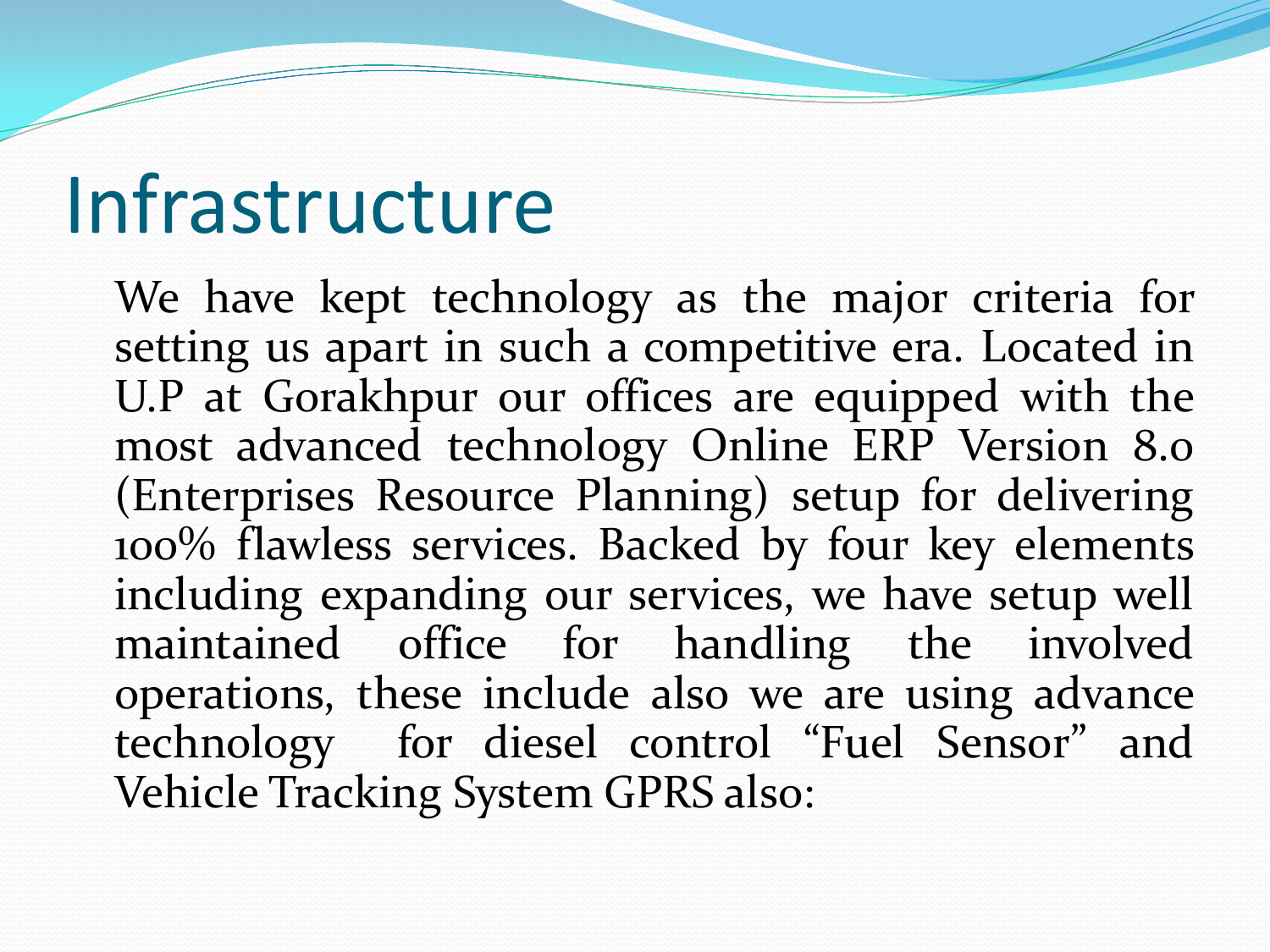# Camp Offices / Branches

| S.n.           | <b>Location</b>  | <b>District</b>          | <b>State</b> |
|----------------|------------------|--------------------------|--------------|
| $\mathbf{1}$   | Balrampur        | Balrampur                | U.P          |
| $\overline{2}$ | Babhnan          | <b>Basti</b>             | U.P          |
| $\overline{3}$ | Gola Gokarannath | Lakhimpur Khiri          | U.P          |
| $\overline{4}$ | Kashipur         | <b>Udham Singh Nagar</b> | Uttaranchal  |
| 5              | Kinauni          | Meerut                   | U.P          |
| 6              | Nanpara          | Behraich                 | U.P          |
| 7              | Mankapur         | Gonda                    | U.P          |
| 8              | Pallia           | Lakhimpur Khiri          | U.P          |
| 9              | Gagnauli         | Saharanpur               | U.P          |
| 10             | Khambarkhera     | Lakhimpur Khiri          | U.P          |
| 11             | Ghosi            | Mau                      | U.P          |
| 12             | Noida            | Noida                    | U.P.         |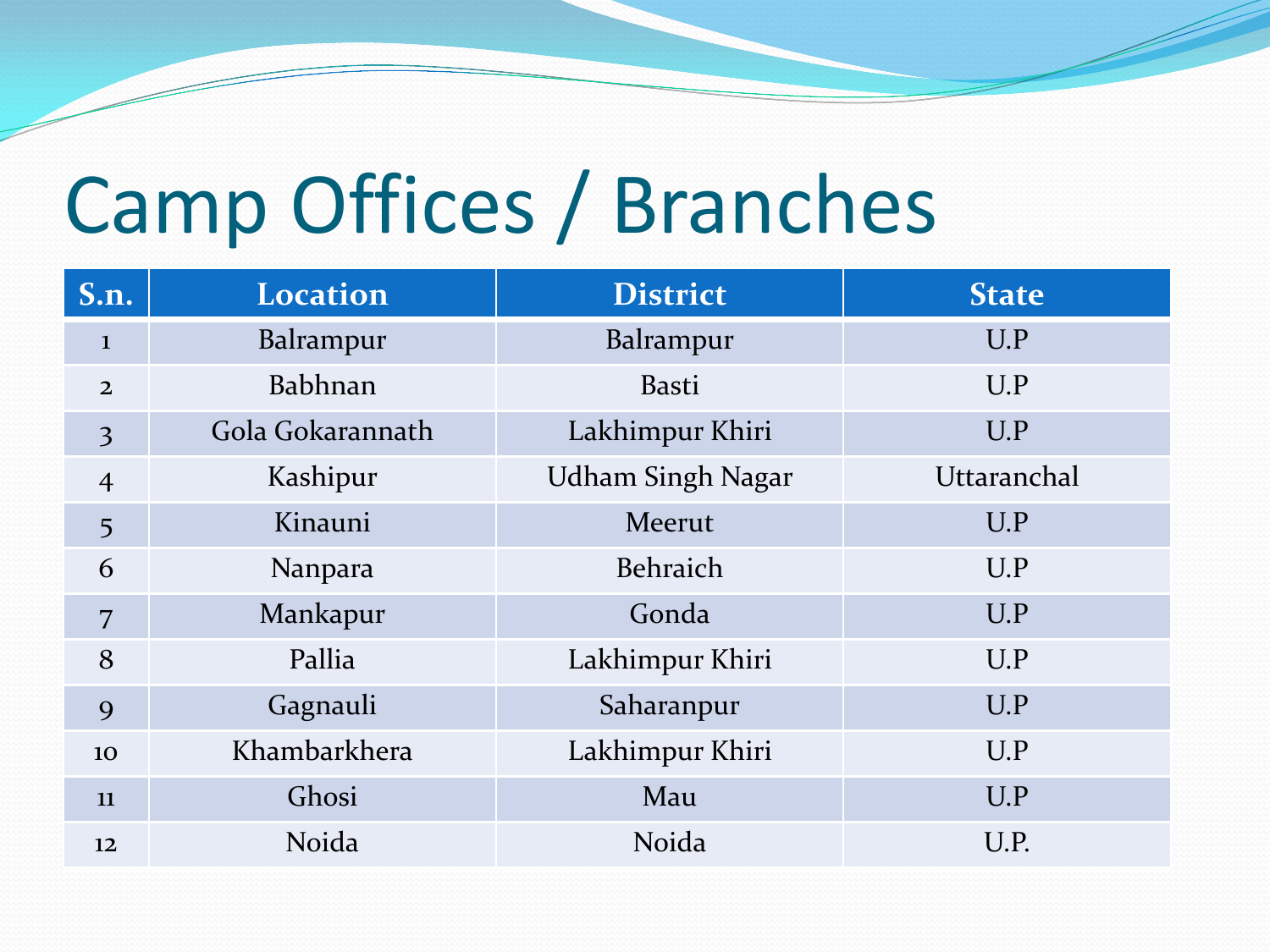# Fleet Management Centre

For efficient service, ITC has established Fleet Management Centre's at GIDA locations. These Centre are one-stop-shop for qualitative and cost effective vehicle maintenance.

- At these Centre we provide:
	- Maintenance services
	- Accident repairs and claims management services
	- Driver training
	- Parking facility
	- Washing& cleaning facility
	- Compliance check for vehicles & drivers
	- Health check up camps
	- Other amenities for driver like rest room
	- Truck Wheel Alignment
	- Nitrogen filling & Redial cut Repair
	- Tyre mechanic

For the maintenance of vehicles & avoiding delays , we have well developed workshop backed by expert engineer & mechanic to ensure smooth running of the transport operations.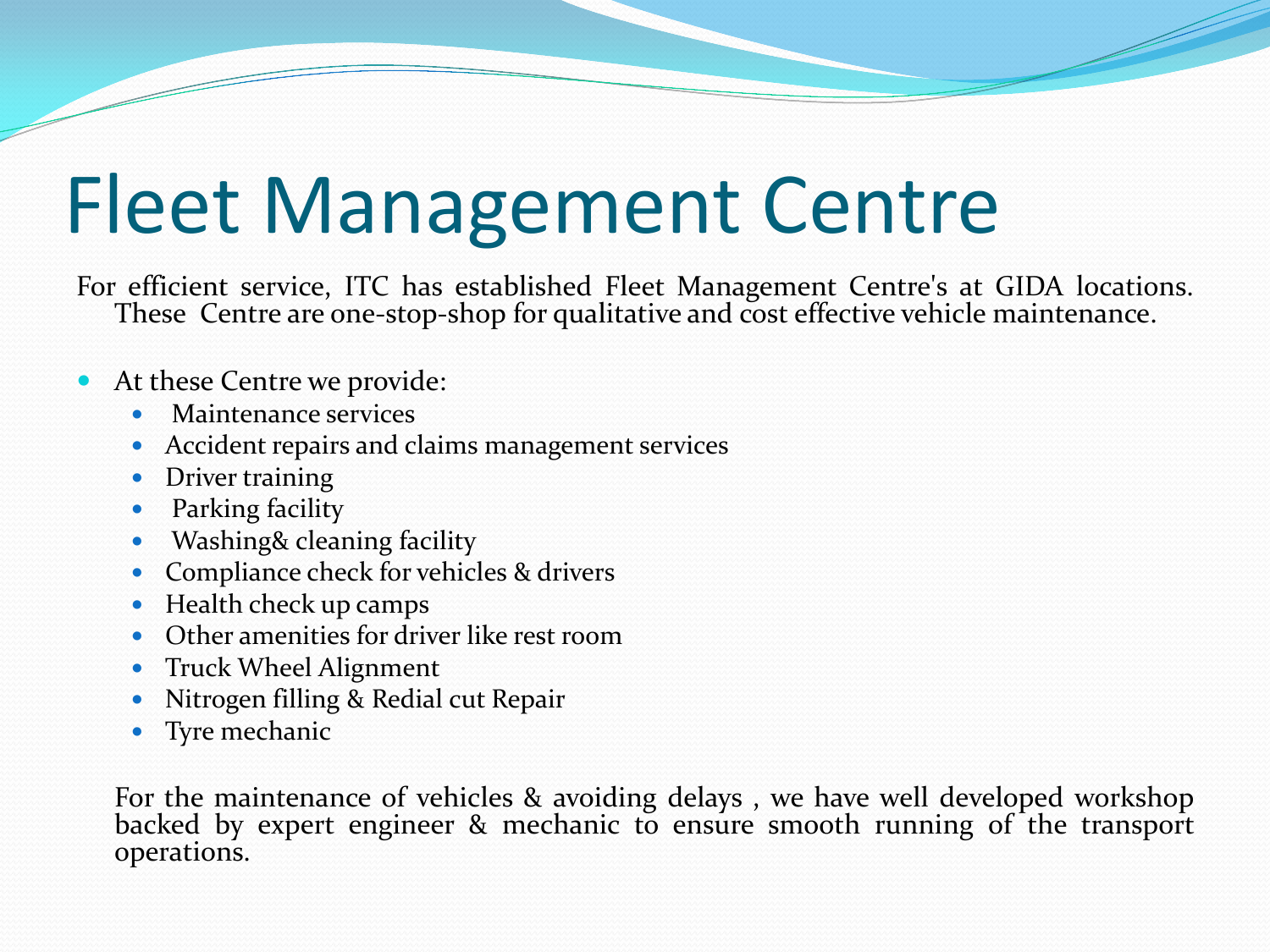#### Authorized dealers of Tyre & Spare Parts

- JK Tyres
- Jullundhar Motor Agency
- S. M. Auto Parts (Tata)
- India Motors Parts & Accessories Ltd
- Lube of Bharat Petroleum (BP)
- Pratap & Sons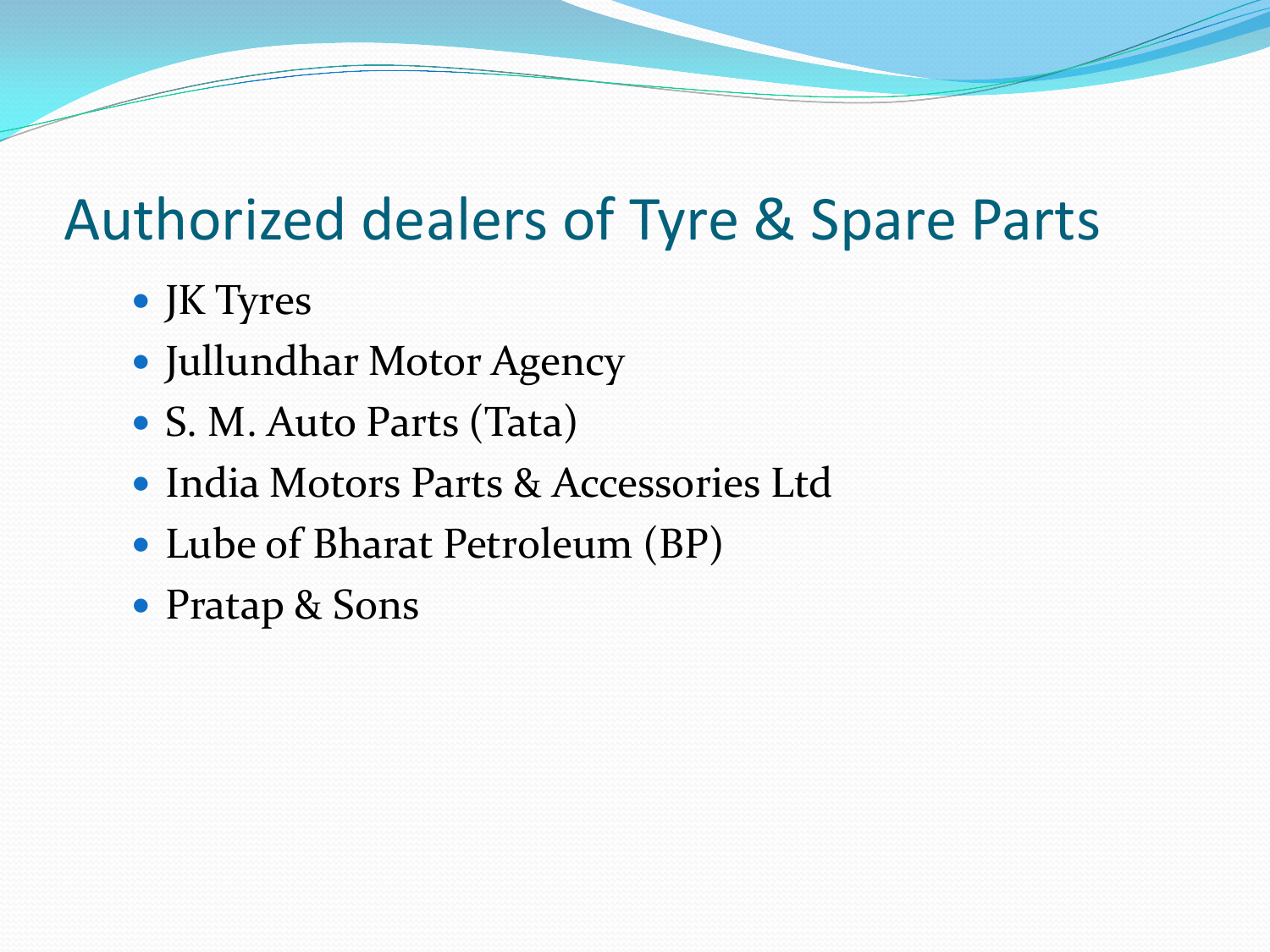# Office And Workshop

- We have a new Workshop of 8000 Sq. Fts. With commercial office well furnished
- We have Retail Outlet of Bharat Petroleum Corporation Ltd.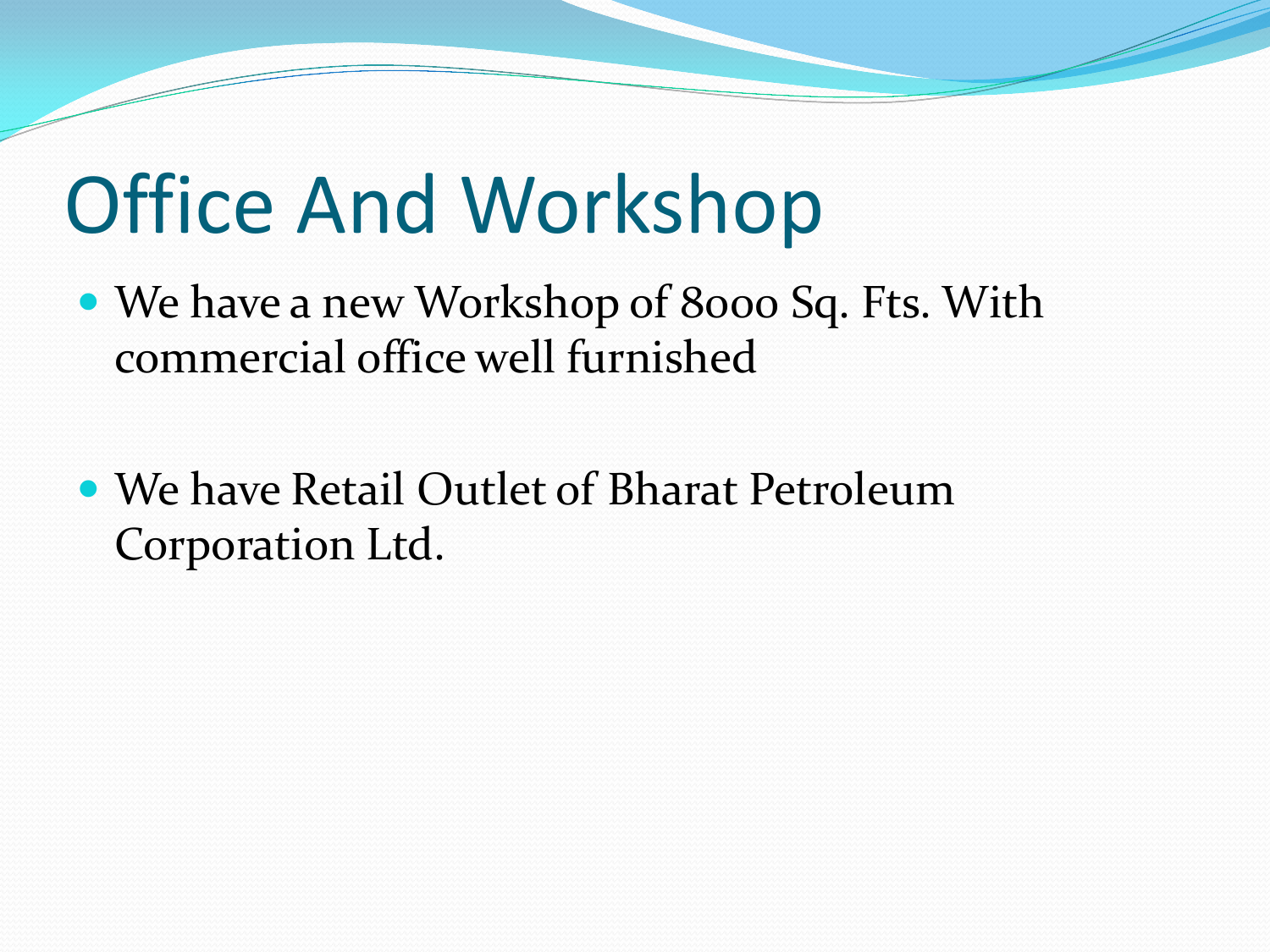### Own Fleets Strengths

| <b>Wheelers</b>        | <b>No. of Tank Trucks</b> |  |
|------------------------|---------------------------|--|
| 6 Wheelers             | 20                        |  |
| 10 Wheelers            | 109                       |  |
| 12 Wheelers            | 265                       |  |
| 18 Wheelers            | 35                        |  |
| 22 Wheelers            | 6                         |  |
| <b>Total Own Fleet</b> | 435                       |  |

Also We have 400+ Attach Vehicles